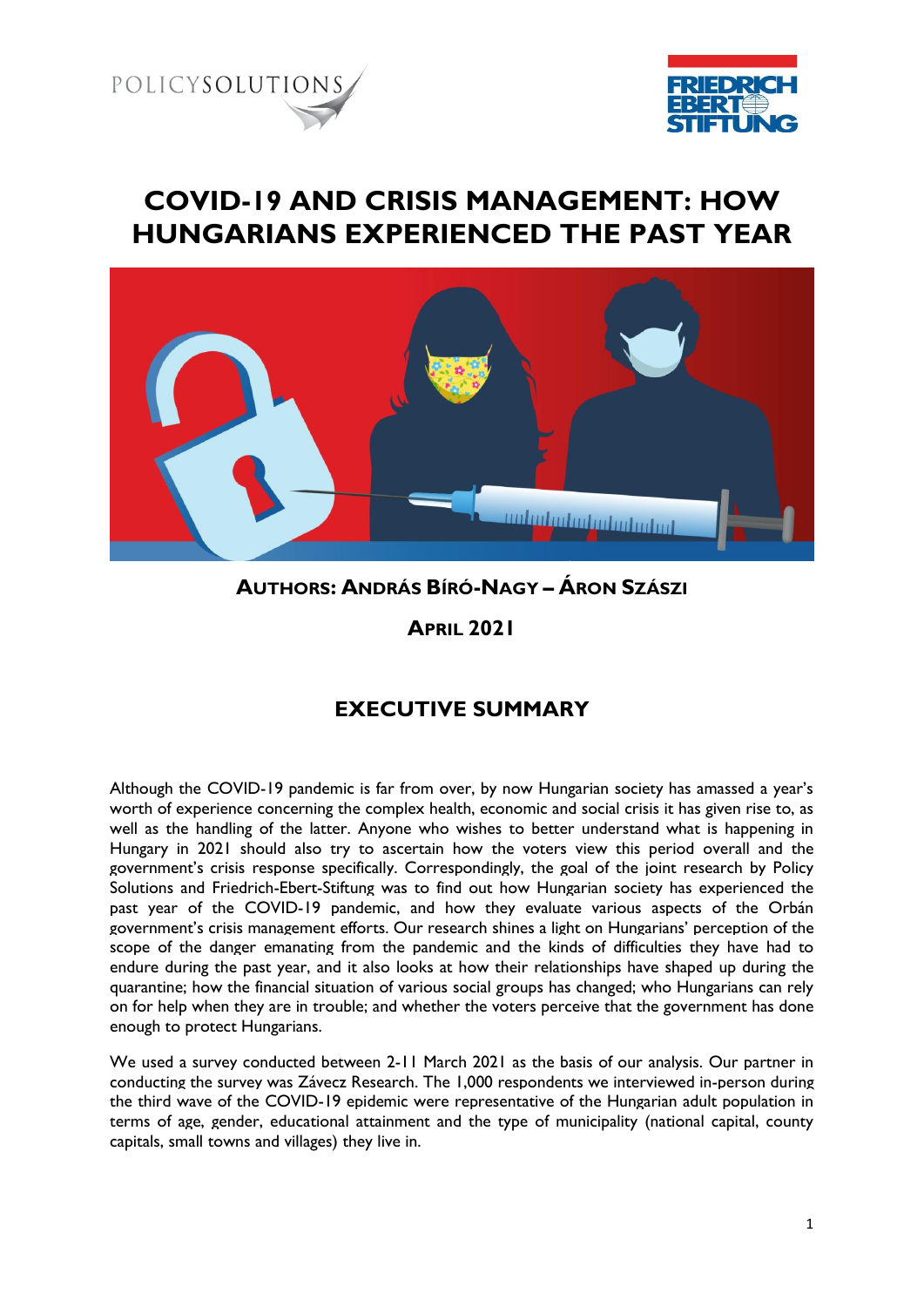



#### **An overwhelming majority of Hungarians take the health risks of COVID-19 seriously**

The first issue that our research sought to explore was whether and how much Hungarians consider the COVID-19 as dangerous. We wanted to know whether they perceive the virus as dangerous in general, that is for society at large; or specifically for them, that is their health or the health of their relatives. We also wanted to find out how apprehensive they are about the potential long-term complications stemming from an infection.

**A huge majority, 83% of respondents said that the virus was a threat to human health.**  Only 15% indicated that it was not a health threat. **The share of those who feared for the health of their relatives because of the virus was similarly high (79%) as the ratio of those who were afraid of the virus in general,** while roughly a fifth of all respondents (18%) indicated that the virus was not a threat to their family's health. **Three-quarters of the respondents (74%) were apprehensive about long-term complications from the virus,**  while 22% indicated that there was no need to be concerned about these. Among those who expressed concerns about the health impact of the virus, those who were anxious about its potential impact on them personally were the fewest in number – although over two-thirds of respondents still fell into this category – **with 68% saying that if they were to be infected with the virus that would have serious consequences for them.** 18% of the public indicated that they would not suffer from massive consequences if they were infected with the virus.

**Looking separately at various demographic groups, we found the most striking gaps between the attitudes of younger and older respondents.** While nearly a quarter (24%) of respondents under 30 said that they do not regard the virus as dangerous, only 7% of those over 60 shared this view. When it comes to long-term complications, 62% of those under 30 said they were concerned, while among respondents over 60 years of age this ratio was 87%. **Juxtaposing the respondents' answers to these questions with their political orientation**, w**e found only very slight differences between the prevailing attitudes concerning the dangers of COVID-19 and the respondents' political leaning. Those who are afraid of long-term complications constitute an overwhelming majority among pro-government respondents (77%) as well as opposition supporters (72%) and undecided voters (74%).** 

#### **Wearing masks and disinfecting hands are the most widely used individual precautions**

We also asked respondents what measures they personally took to protect themselves from the virus. **The most widespread precautions are regularly disinfecting one's hands (84%) and wearing masks (83%);** half of all respondents said that they always do these, while a third indicated that they follow these measures for the most part.

**Many respondents (79%) also claimed that they mostly or completely avoid meeting people who fall into the especially vulnerable category. A large majority (77%) have also scaled back physical contact with their friends and acquaintances and they maintain the recommended two-metre physical distance to others when they are outside their homes; many (76%) also avoid public transportation.** Even though the remaining categories of precautionary measures were the "least" widespread, in fact they did not lag far behind: 73% tend to avoid large gatherings; 70% take vitamins; and 69% of respondents only go out when absolutely necessary.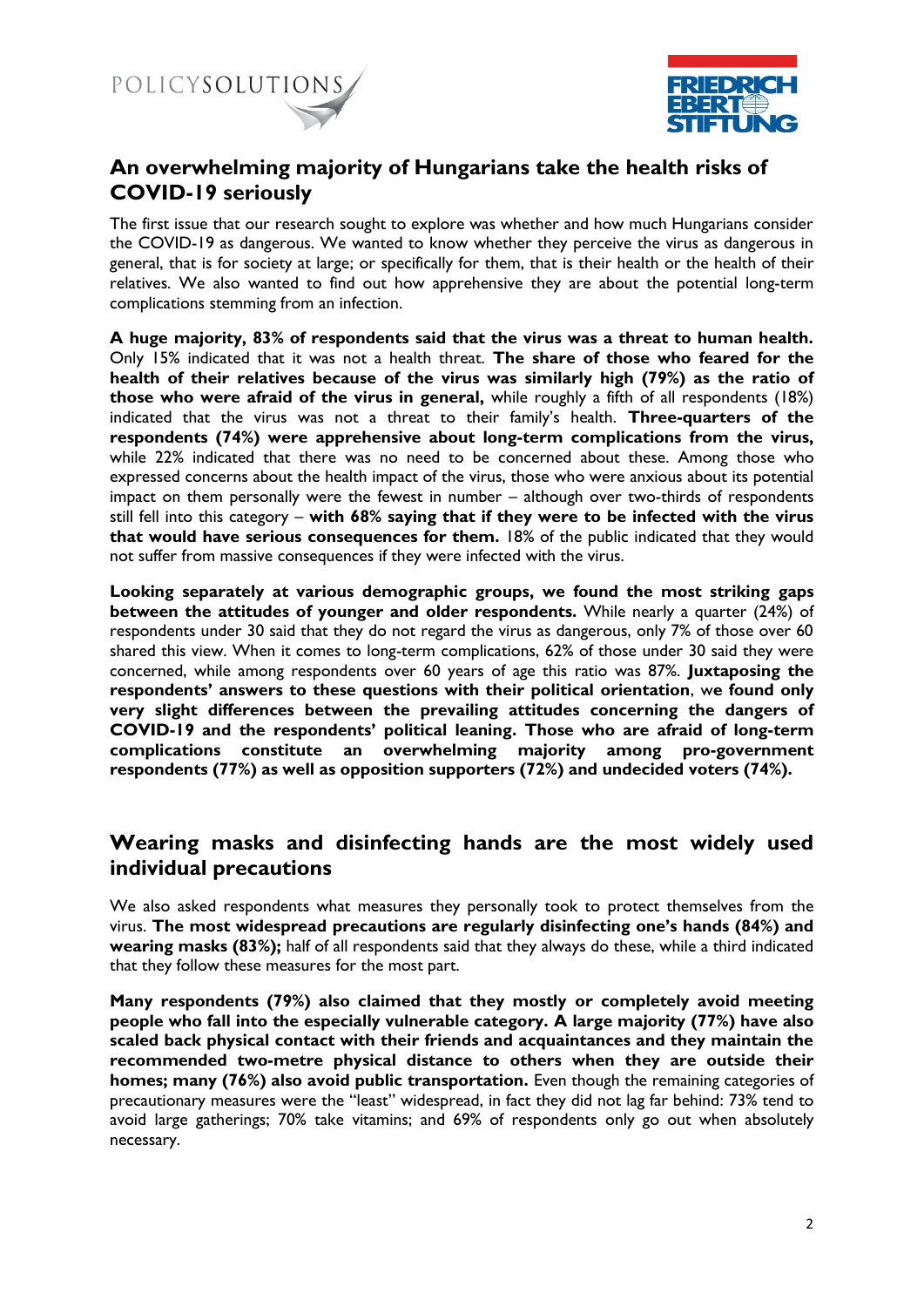

We also found that when it comes to wearing masks, respondents in county capitals (82%) and in small towns (81%) were slightly less likely to comply with this requirement than Budapest residents (85%). However, as compared to Budapest, the residents of small towns and villages are more likely to avoid mass transportation. Almost a third (32%) of Budapest residents said that they do not (or rarely) avoid public transportation; in county capitals this ratio was 30%, while in small towns it stood only at 22% and in villages at 18%. Respondents living in villages (79%) were also slightly more likely to indicate that they avoid large gatherings than respondents who live in Budapest (71%).

**When it comes to precautionary measures, we found on the whole that those with secondary education and those with higher education degrees were more likely to be careful, while women were more cautious than men. The biggest differences were between age groups, however. As compared to those under 30, those who are in their 50s and those over 60 tended to be far more careful.** 

We also looked at the willingness to retain certain pandemic rules in the future, beyond the currently prevailing situation. **An absolute majority of Hungarians support sticking with the current hygiene rules even once the ongoing epidemic is over.** The suggestion that stores should operate hand disinfection points on the premises even once the COVID-19 pandemic has subsided was highly popular (70% agreed). Slightly fewer respondents support the idea of renewing the mask mandate – for example during the flu season – after the end of the COVID-19 pandemic. Nevertheless, the **absolute majority of respondents still indicated that in certain periods they would agree if the mask mandate were to apply to public transport (58%) and instore shopping (54%).** 

#### **Relationships in the time of the epidemic: family ties become more intense while friendships cool**

In the second block of our research we looked at the mental challenges wrought by the epidemic and by the extraordinary measures taken to contain it. **A large majority of respondents (70%) indicated that their various human relations had not changed during the time of the quarantine and social distancing. At the same time, respondents were more likely to indicate that their family ties (19%) and relationships (16%) had grown closer than to say that these had weakened during this time (8% and 5%, respectively). As far as friendships are concerned, however, the trend was the opposite, with almost a fifth of respondents (19%) saying that their friendships had cooled while far fewer respondents (7%) reported that their friendships had become stronger.** It is also worth noting that 11% of respondents perceived that their work relations have cooled, while 8% experienced the same with their family and 5% felt a greater distance between themselves and their partners.

A breakdown of the responses concerning the impact on family ties based on the respondents' place of residence is especially interesting. **In Budapest, over a quarter of respondents (27%) reported that their family ties had become closer. In the other types of municipalities, this ratio was 9-13 points lower (it ranged between 14% and 19%).** The impact on family ties of being in a relationship was also substantial. While 20% of those who live with a partner indicated that their family ties had improved, this was only true of 6% of the other respondents. Furthermore, the share of relationships growing more intense was higher in Budapest (22%) than in smaller municipalities (14-15%).

The quality of friendships was also more likely to trend in a more positive direction in Budapest, with 18% of respondents in the capital saying that their friendships had improved, while 14% said that their friendships had cooled. In county capitals and villages, 5% reported that their friendships were better now than previously, while in small towns the corresponding share of respondents was 8%. At the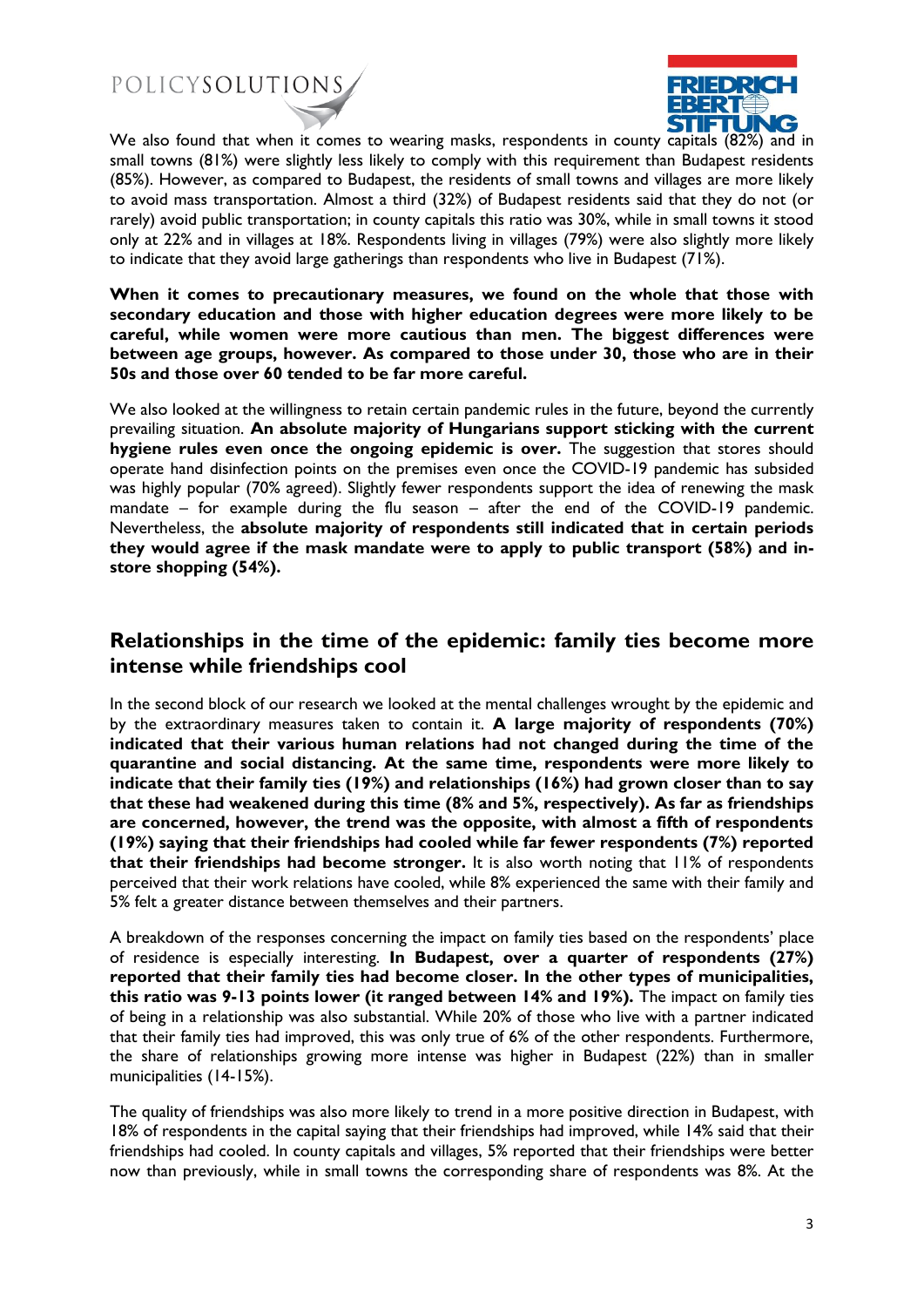



same time, the proportion of those who experienced a cooling off in their friendships was 5-7% higher in municipalities outside Budapest than in the national capital; it was 19% in the county capitals, 22% in small towns and 21% in villages.

#### **A third of those living in relationships are afraid that their partner will become more aggressive during the quarantine**

We asked respondents who live in the same household with their partner whether they are afraid that the partner will become tense or aggressive during the period of the quarantine. This was a sensitive question and there was an unavoidable risk that many would not respond honestly because they might perceive the question as being too intimate, they might be afraid to respond openly or feel ashamed to answer in the affirmative. Nevertheless, even with these caveats, 36% of the respondents who live with a partner admitted that they harboured such concerns about their partner. **Based on the answers provided, a quarter of the respondents harboured slight fears about their partners becoming aggressive, while every tenth respondent had a strong fear that this might occur.** A further 2% indicated that it had in fact already occurred. Those living in small villages were far less likely (30%) to report such concerns than Budapest residents (45%). **Among those who shared this apprehension, the ratio of respondents who had lost their jobs during the pandemic was strikingly higher. Among those who have recently lost their job, 44% harboured such fears and 7% had already experienced their partner's increased tension or aggressiveness.** 

#### **Economic fears, too, are widespread in addition to health concerns**

Among the personal concerns expressed in the context of COVID-19, fears for one's family and friends were clearly at the top of the list. Four-fifths of the respondents (79%) feared that a close relative or friend might get sick. Slightly fewer people are afraid that they themselves will end up getting sick (73%). Two-thirds of respondents (66%) said they are afraid that they would be restricted in the exercise of some personal freedom, while every tenth respondent assessed that the latter has already happened. Economic fears are substantial in Hungarian society. **Over half of Hungarians (55%) are concerned that they will earn less because of the pandemic while 45% of the respondents said they are afraid of losing their jobs.** 

#### **Four out of ten respondents said their financial situation had deteriorated during the crisis**

Our research also looked at the impact that the past year has had on the financial and work circumstances of Hungarians. **Four out of ten respondents (39%) said that their financial situation has deteriorated, while 59% said they have not experienced any changes. There were barely any respondents who indicated that their financial situation had improved (2%).**

**There were substantial differences in the way the supporters of the opposing political camps assessed their respective personal financial situations.** Fewer than a third (30%) of government party supporters have perceived a deterioration in their personal financial situation. Among opposition supporters and undecided voters, however, the ratio of those who saw negative changes in their financial situation was 13 percentage points higher (43% in both groups). Two age groups stood out in terms of their response to this question. **The share of those who have**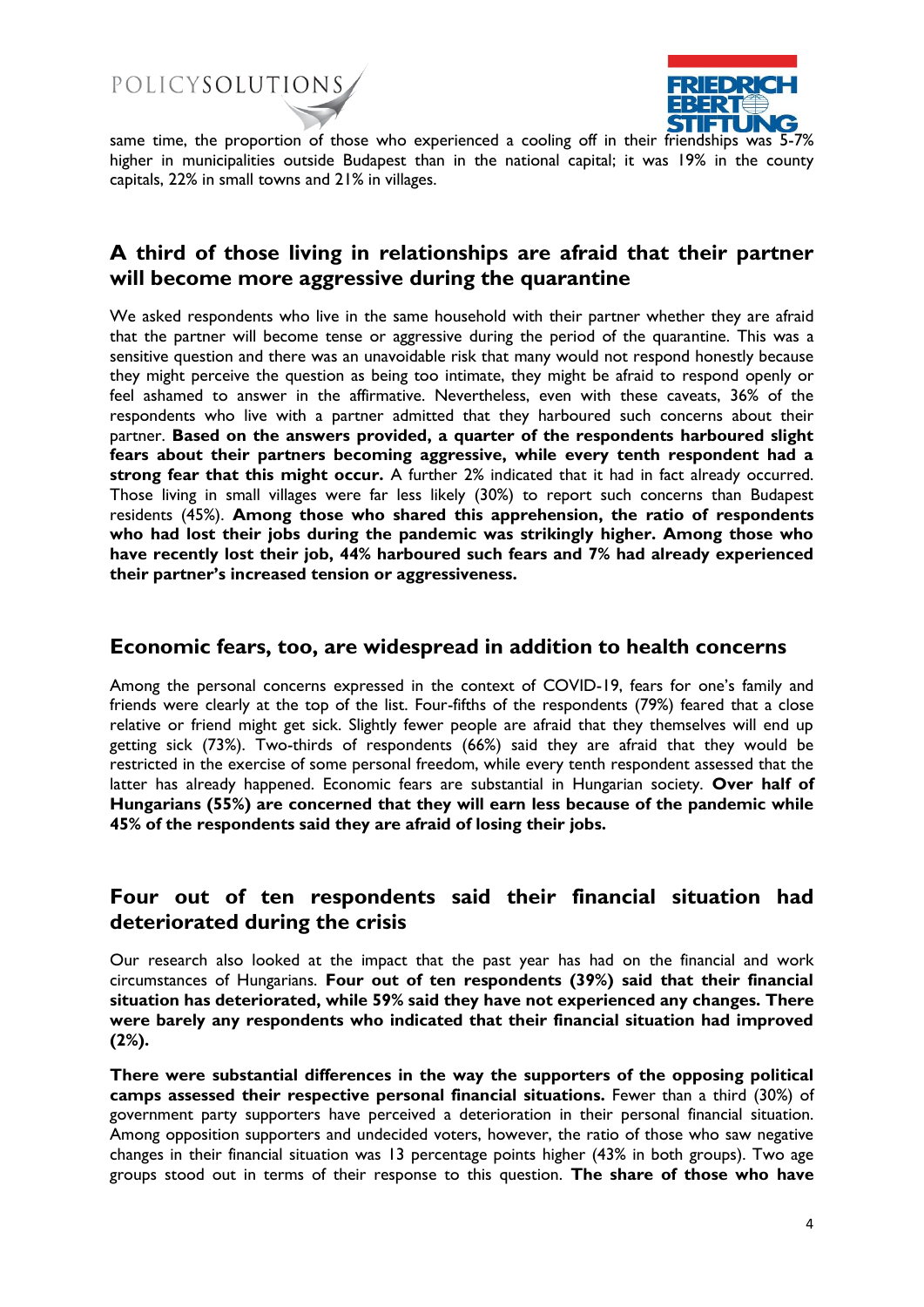

 **personally experienced economic adversity during the pandemic was especially pronounced among those aged between 30 and 39, with almost half (49%) of the respondents in their thirties indicating that they were worse off financially. By contrast, only 30% of respondents over the age of 60 – a demographic that is predominantly made up of pensioners – felt that their financial situation has worsened.** In the other age groups, the share of respondents who reported a deterioration of their financial situation was around 40%. **Looking at the respondents based on their respective levels of education, we found that those with lower educational attainment were somewhat more likely to be adversely affected by the recession.** Forty-one percent of those with no more than elementary education said they had suffered financial setbacks, and 43% of those with vocational training said the same. Among those with completed secondary education, the relevant ratio dropped to 37%, and it was only 35% among those with a higher education degree.

#### **Every tenth respondent reported losing their job in the past year**

**As far as the pervasiveness of job losses is concerned, our results indicate that the downsizing may be worse than what the official statistics show since based on the answers they provided, a tenth of the respondents have lost their job in the past year.**  The difference between our survey and the official statistics owes likely to methodological reasons. For one, it seems likely that a substantial portion of those who lost their jobs have found work again – maybe not all of them full-time, but some either part-time or in the framework of public works programmes. This is the trend that is probably reflected in the official unemployment indicator. At the same time, the Central Statistical Office (abbreviated as KSH in Hungarian) will not immediately record an individual as unemployed upon the official notification that the person has been laid off. In line with international standards, only active job-seekers are considered as unemployed persons. The category of "self-reported unemployment" measured by the KSH is closer to the result of our own survey. On this particular question, the last reported data released by the KSH dates back to the period from April to June 2020, that is the time of the first COVID-19 wave. Based on the data for that time, the KSH estimated that 391,000 persons were unemployed in Hungary. Based on our data, however, even compared to the higher KSH figure nearly twice as many people might have lost their jobs because of the pandemic, as the number of those thus affected may have actually been as high as 800,000.

**As we move down on the ladder of educational attainment, the share of those who have lost their jobs increases.** While among those with higher education degrees the share of those who indicated having lost their jobs was 8%, the figure jumped to 12% among those in the lowest educational attainment category (completed elementary education or less). Those who raise children were significantly more likely to have lost their jobs (13%) than other respondents (9%). The disparity between those with children and those who have none remains significant even if we control for the impact of other demographic variables. At 25%, the share of those who have lost their jobs was especially high among single parents.

Going beyond the issue of job loss, we also asked respondents who are currently actively employed questions about changes in their work conditions. These respondents were most likely to report a drop in income, with over a third (34%) of respondents stating that their pay had decreased. The second most-often reported change was a decline in the number of hours worked, with 29% saying they had experienced this. Twenty-two percent of those who are currently actively employed in the Hungarian labour market said they feared they might lose their jobs. Almost a fifth (18%) of respondents said they had to work from home. With regard to telecommuting, the KSH's data up to June 2020 (currently, data are only available up to this time) found a similar ratio to our own survey: according to the Statistical Office, during the first wave the share of those who worked from home peaked at 17%.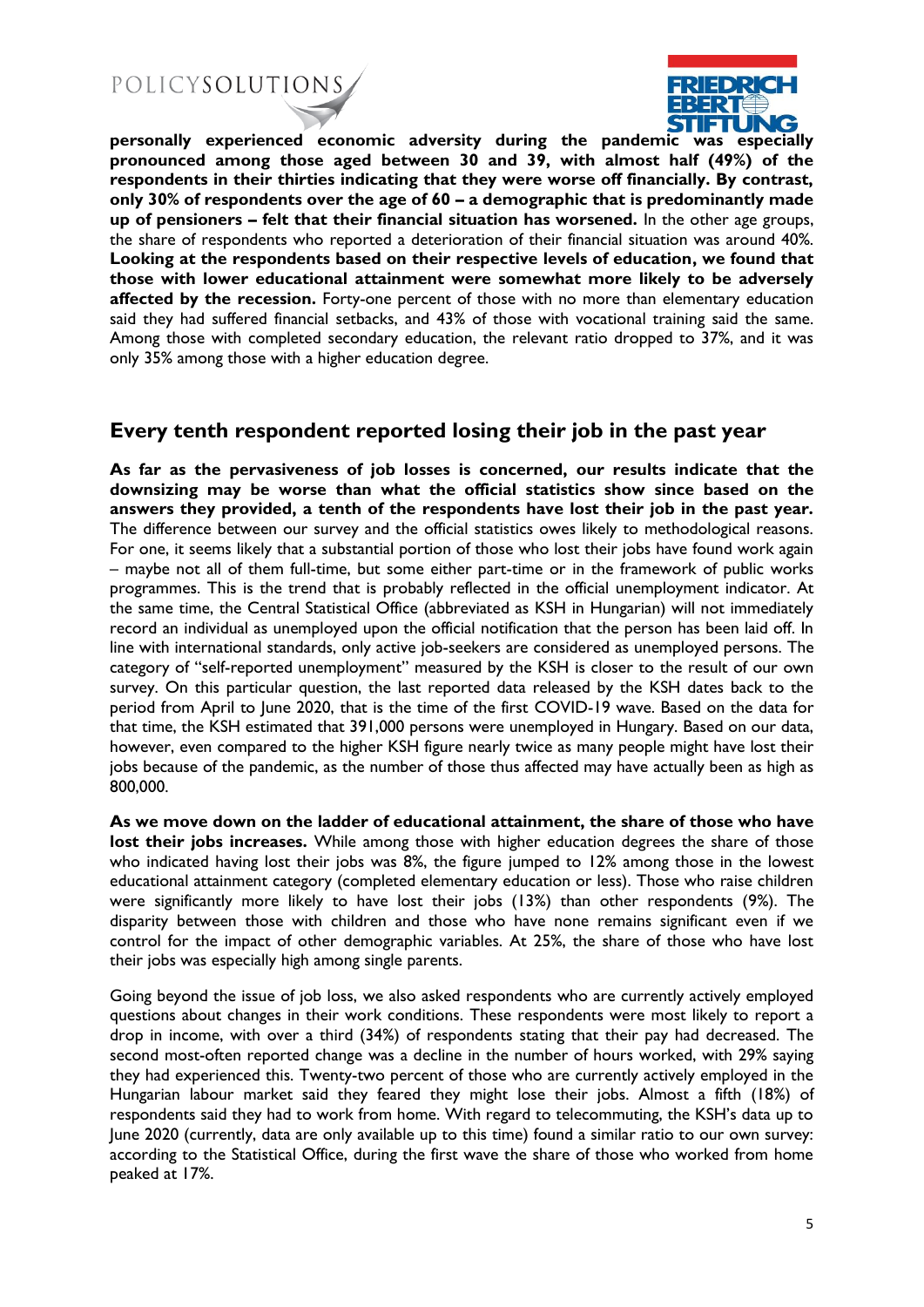



#### **The decline in incomes was most likely to affect those with lower educational attainment**

On the lower rungs of the education ladder, we found higher proportions of respondents who said that their income had taken a hit. **While this ratio stood at 28% among employees with higher education degrees, it was one and a half times that figure (42%) among those whose highest educational attainment was having attended or completed elementary school. Another striking finding is that respondents living in villages were far less likely (26%) to report a drop in income than respondents living in major towns, where 37-40% indicated the same.** That makes sense since the services that are typically centred in urban areas (primarily the tourism and hospitality industries) were most likely to be directly affected by the pandemic restrictions and thus by the resultant economic crisis, too.

We also asked respondents whether they were more likely to save money because of the extraordinary circumstances. **Only 9% of respondents said that they had started to put more money aside. Two-thirds of Hungarians (67%) said that even though they felt they needed to save more, they simply could not afford to do so.** Only 17% of respondents said that they did not think that they needed to save more. Breaking down the answers by the respondents' educational attainment reveals that those with higher education degrees were most likely to start putting money aside during the pandemic, with 22% increasing their savings, which is 13 points higher than the average value for the population at large. Among those with no more than eight years of elementary school education, the share of those who saved was significantly below the average (5%).

As compared to respondents in county capitals (36%) as well as Budapest residents (35%), those living in villages (23%) and small towns (28%) were less likely to report that their working hours had decreased. Similarly to the reasons that fuelled the drop in wages, the disproportionate impact of the crisis on the working time of those living in urban areas also likely owes to the hit taken by the service sector. **The proportion of those who reported working from home correlated massively with educational attainment, which highlights that home office is fundamentally a privilege limited to those who have higher education degrees.** By contrast, only 5% of those who have no more than an elementary education worked from home during the pandemic. Among those who graduated from high school, this share was four times higher at 20%, while at 39% for the most educated segment it rose to almost eight times the ratio of the cohort with the lowest educational attainment. Women were far more likely to work from home during the quarantine (23%) than men (14%). Telecommuting was also far less typical among the residents of villages (11%) and small towns (16%) than among the dwellers of county capitals (23%) and Budapest residents (31%).

#### **During the time of distance learning, university educated parents have found it especially difficult to balance the needs of their children with their work responsibilities**

We also asked the respondents to tell us how difficult they have found balancing the respective requirements of child-rearing and work, especially in times of distance learning. This question was focused at those respondents who are actively employed and live in the same household with children under the age of 18. Four out of ten respondents said they had found this difficult. **Among respondents with a university diploma, the share of those who experienced the balance between the needs of their children and their work as a challenge was especially high at**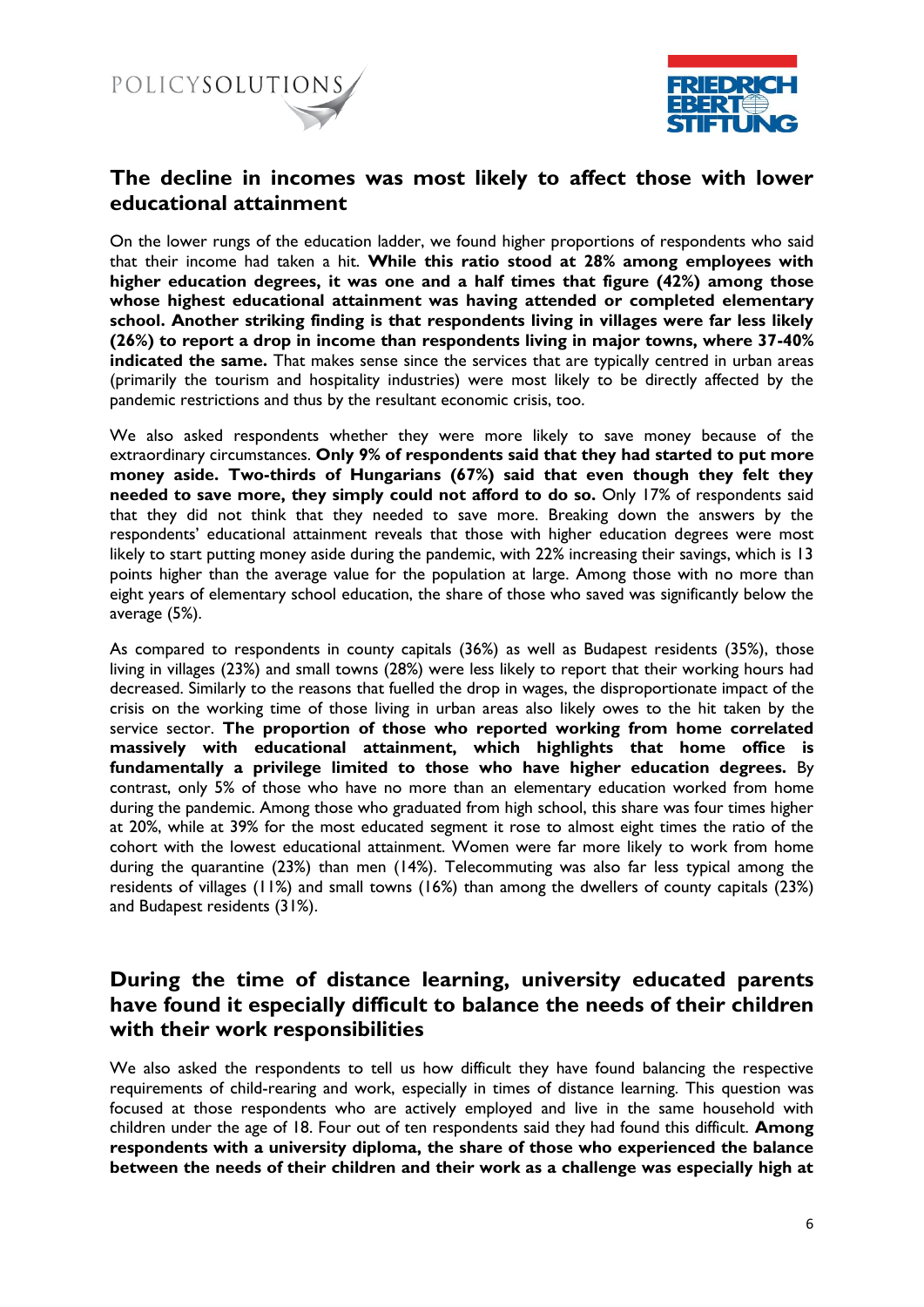

**59%.** The presence of telecommuting arrangements correlated significantly with the respondents' perception that it was difficult to strike an appropriate balance between the needs of their work and child-rearing. **The majority (54%) of parents working from home during the pandemic reported such difficulties, while among the parents who did not work from home this ratio was substantially lower (38%).** 

#### **One a scale from 1-5, pro-government voters gave the Orbán government a score of 4 for its crisis management efforts, while opposition voters gave it a 2**

We also asked respondents to evaluate the government's public health and economic crisis management based on the grades used in the Hungarian education system, where a five is excellent and 1 means that a student has failed the subject. **Hungarian society overall assessed the government's health crisis management as average (3.0). Fidesz voters, by comparison, gave the government a significantly better score, an average of 4.1.** The positive view that Fidesz supporters took of the government's efforts was especially striking in light of the fact that by March 2021 Hungary was among the top-ranked countries globally in terms of the fatalities per million citizens. Opposition respondents, by contrast, took a very dim view of the government's performance, giving it an average score of 2.2. Undecided voters were somewhat less harsh, their average score hewed close to the mean score given by the public on the whole (2.9%).

**The government's economic crisis management actions were viewed a bit more negatively by the respondents than the healthcare measures. The population overall gave the economic crisis management a below-average score (2.8).** The differences between individual demographic subsegments were similar in pattern to what we observed with respect to the government's health crisis management, with the difference that each segment gave the government's economic policies 0.2-0.3 points less than they had concerning the health crisis efforts. **Specifically, Fidesz voters rated the government's economic policies at 3.8, opposition voters give them a score of 2 and the responses of undecided voters averaged 2.6.** 

**The government's economic crisis management was viewed most critically by those with vocational school training, who gave it a score of 2.6**. This is unsurprising in that this was also the group in which respondents were most likely to say that their financial position had deteriorated during the crisis, and they were also most likely to say that they needed savings but could not actually afford to put money aside. There were no major differences between the scores awarded by various age groups except that those **over the age of 60 took a slightly more positive view of both, the government's public health measures as well as its economic crisis management.** It bears pointing out that this segment, which is predominantly made up of pensioners, is less likely to be affected by the downsizings that occurred in the wake of the crisis. Furthermore, their stable income in the form of pensions might also have had a positive impact on their view of the government's economic policies in response to the crisis.

**With regard to the management of the economic crisis, it is important to highlight that a significant majority of Hungarians (59%) assessed that the government has failed to do enough to protect jobs and incomes.** Only a third of Hungarians (34%) said that given the instruments at its disposal, the government had done all it could to protect jobs and incomes. Once again it was **unsurprising that those who had previously indicated that their financial situation had taken a turn for the worse – that is they had either lost their jobs or earned less than before – were less likely to be satisfied with the government's economic crisis management.**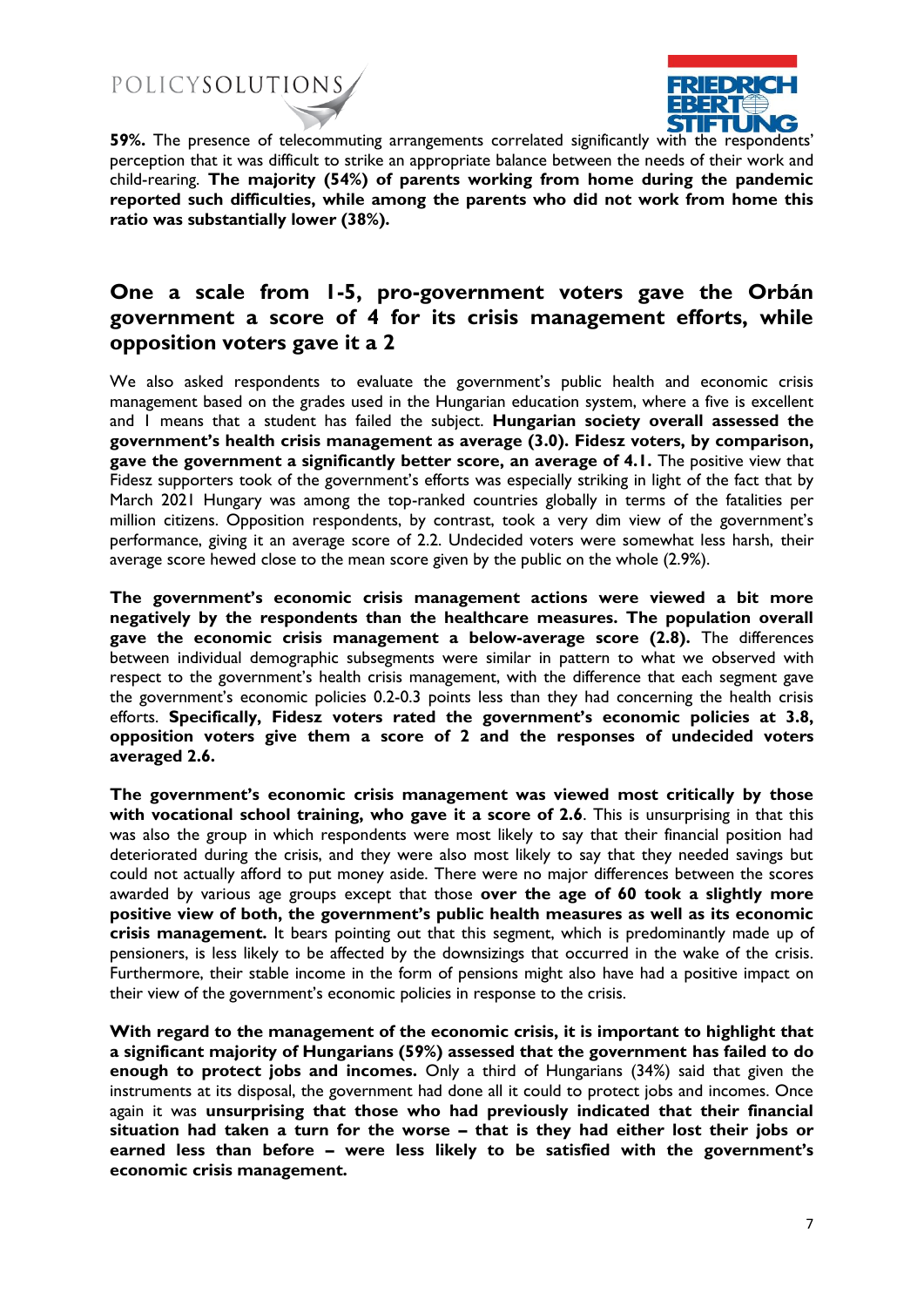

 There was a sharp divide between the political camps on this issue. **While two-thirds of Fidesz voters (66%) felt that the government had done enough to preserve jobs and incomes, a vast majority of opposition supporters (85%) felt that the government's actions in this context had been inadequate.** There were few opposition supporters who felt that given its means, the government could not have done more (9%); at the same time, however, a sizable minority of government supporters (27%) felt dissatisfied with the government's performance in mitigating the impact of the economic crisis. **The absolute majority of undecided voters (62%) was also critical of the government's efforts when it came to protect jobs and incomes, while only every fourth (26%) undecided voter was satisfied on this front.** Among those with no more than elementary school education, the share of those who were satisfied with the government's measures regarding jobs and incomes was significantly below average (28%, 6 points below the overall average value), while the share of those with a critical assessment was above average (62% or 3 points higher than the average value).

In light of the economic crisis triggered by the COVID-19 pandemic, economists and public policy experts have once again raised the idea of introducing a universal basic income. Our survey also sought to find out where Hungarian society stands when it comes to the question of a universal basic income. **Nearly two-thirds of Hungarian society agree with the idea of introducing a universal basic income, with 65% of respondents saying that the state should provide everyone with the minimum that they need to live on.** By contrast, only 29% argued that this was not the state's responsibility. There was a vast difference between the various political groups on this issue. Three-quarters (75%) of opposition respondents support the introduction of a universal income. Among the supporters of the governing party, by contrast, support for a universal income is twenty points lower, although that still means that at 55% the majority of Fidesz supporters hold a position that is entirely antithetical to the government's stance on this question. Two-thirds (66%) of undecided voters support a universal basic income, while 28% are opposed to it. **The idea of a universal income proved far more popular among respondents who had previously indicated that their financial position had deteriorated as a result of the virus; 79% in this category supported the introduction of a universal income, while only 18% opposed it.** Among respondents whose financial circumstances had not changed since the start of the pandemic, the share of those who support a universal basic income was 57%, while 36% were against it.

#### **When there's trouble, we only have our family to fall back on**

Very few Hungarians felt that they received support from anywhere outside their family during the crisis. **Nearly half of all respondents (44%) said that they had received help from their family,** although the majority (56%) indicated that they had not received any help from their family, either. However, by comparison an **overwhelming majority of respondents said they had not received any help from their employers (89%), the central government (93%) or their municipal governments (94%).** The share of those with tertiary education degrees who indicated that they had received some support from one or more of the institutions we asked about was higher than the proportion of those with lower educational attainment who had experienced the same.

The most conspicuous difference was manifest on the question concerning help from the respondents' workplace. Every fifth respondent with a higher education degree said that they had received help from their employers. This ratio was only half as high among those with high school degrees (11%), lower still among those with vocational school diplomas (8%), and a mere 5% among those with only elementary education. **This allows us to conclude that those in white collar jobs are far more likely to be able to count on their workplace during the crisis.**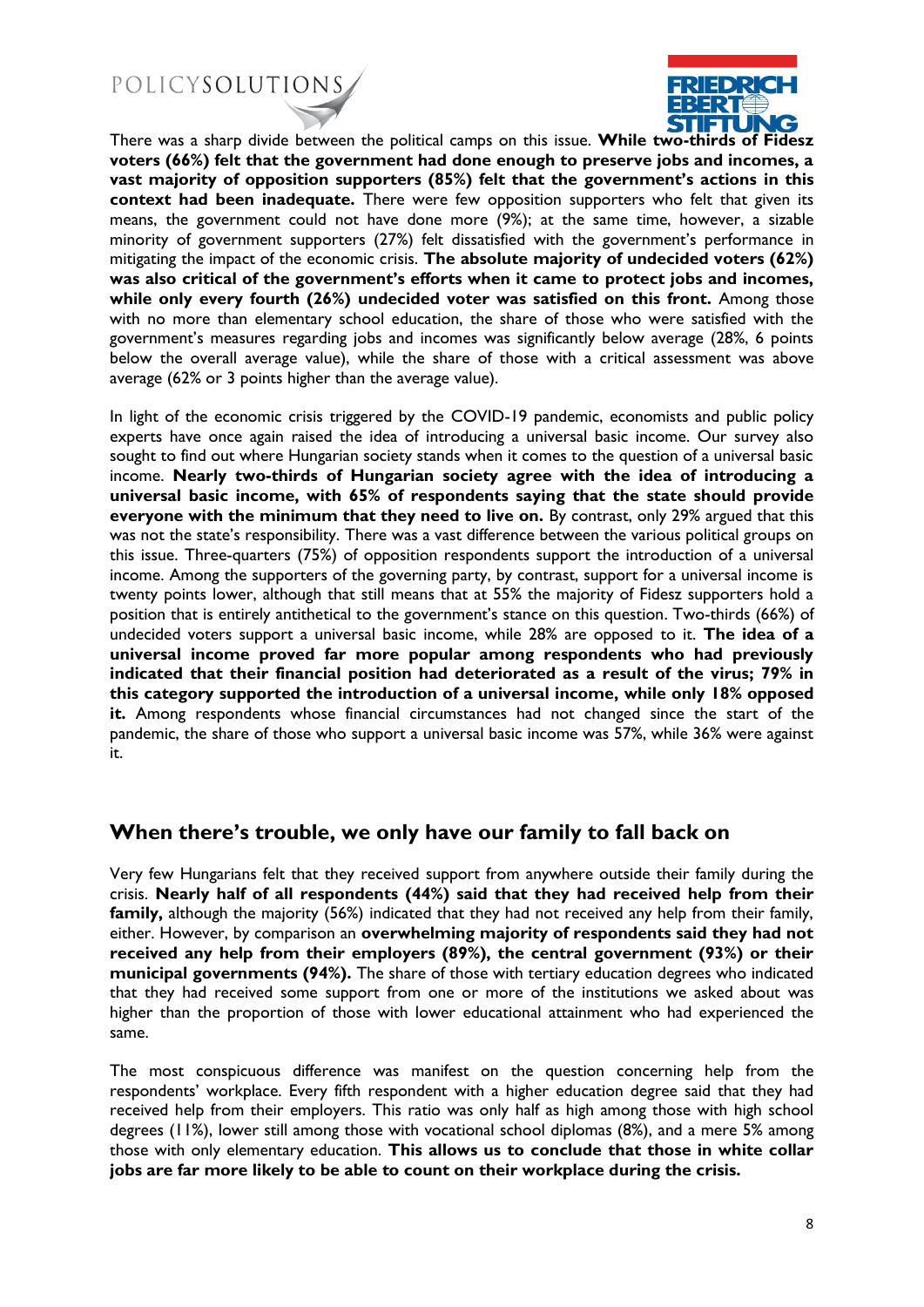



### **A relative majority of Hungarians said that the objective behind the funding cuts imposed by the central government on local governments was to punish opposition-led municipalities**

**Half of the Hungarian public (49%) believe that stripping the local governments of funding is essentially a way of punishing opposition-led municipalities.** Thirty-five percent of respondents said that these cuts were justified. At the same time, however, a comparatively high proportion of respondents (16%) could not or did not want to respond to this question. **People's opinions on this issue were clearly guided by their political convictions. An absolute majority (62%) of government party supporters said that the decision to strip local governments of funds had been justified, although a fifth (22%) of Fidesz supporters took a different view, saying that in reality these were punitive measures. An overwhelming majority (77%) of opposition respondents and a relative majority (47%) of undecideds felt that the government is penalising opposition-led local governments.** Fifty-two percent of opposition supporters in villages and 59% of opposition supporters in small towns and county capitals agreed that the cuts to municipal budgets were intended as punitive measures. In Budapest, however, 79% of opposition supporters held this view, a ratio that was 20-27 points higher than in other types of municipalities. Government party supporters in the national capital (76%) and in county capitals (75%) were exceedingly likely to believe that the central government's decision to cut municipal budgets was justified; supporters of the ruling party in small towns (57%) and villages (51%) were 19-25 points less likely to agree.

When we asked respondents who they believe would be responsible if the municipal governments would run out of funds and would thus be unable to operate, the breakdown of their answers based on the demographic indicators we considered in our survey was very similar to what we found in the context of the foregoing question. **Almost half of all Hungarians (48%) said that this would be the government's fault, while a third blamed the municipal governments (32%). Respondents who said that it would be the central government's fault if municipal governments could no longer operate due to a lack of funds were in a majority in all types of municipalities.** An absolute majority (54%) of village residents shared this view, while in the larger municipalities relative majorities agreed (44% in Budapest and 49% in county capitals).

#### **Those in favour of vaccinations made up the majority in all political camps**

**A vast majority of Hungarians (62%) would choose to have themselves vaccinated against COVID-19; other polls have shown similar levels of pro-vaccination sentiments.**  Slightly over a quarter (27%) of respondents reject the vaccine. In early March, 6% of respondents said that they had already received the vaccine, while 5% had not yet made up their minds about it.

**Age proved to be one of the best predictors of a respondent's willingness to have themselves inoculated. Barely over half (53%) of respondents under the age of 30 said they wanted the vaccine, while four out of ten (39%) young people would choose to forgo it. By contrast, the overwhelming majority (83%) of the oldest cohort would opt for the vaccine – a figure which also includes those who have already received a shot.**  Compared to young people, there are only very few (13%) vaccine-sceptics among the elderly.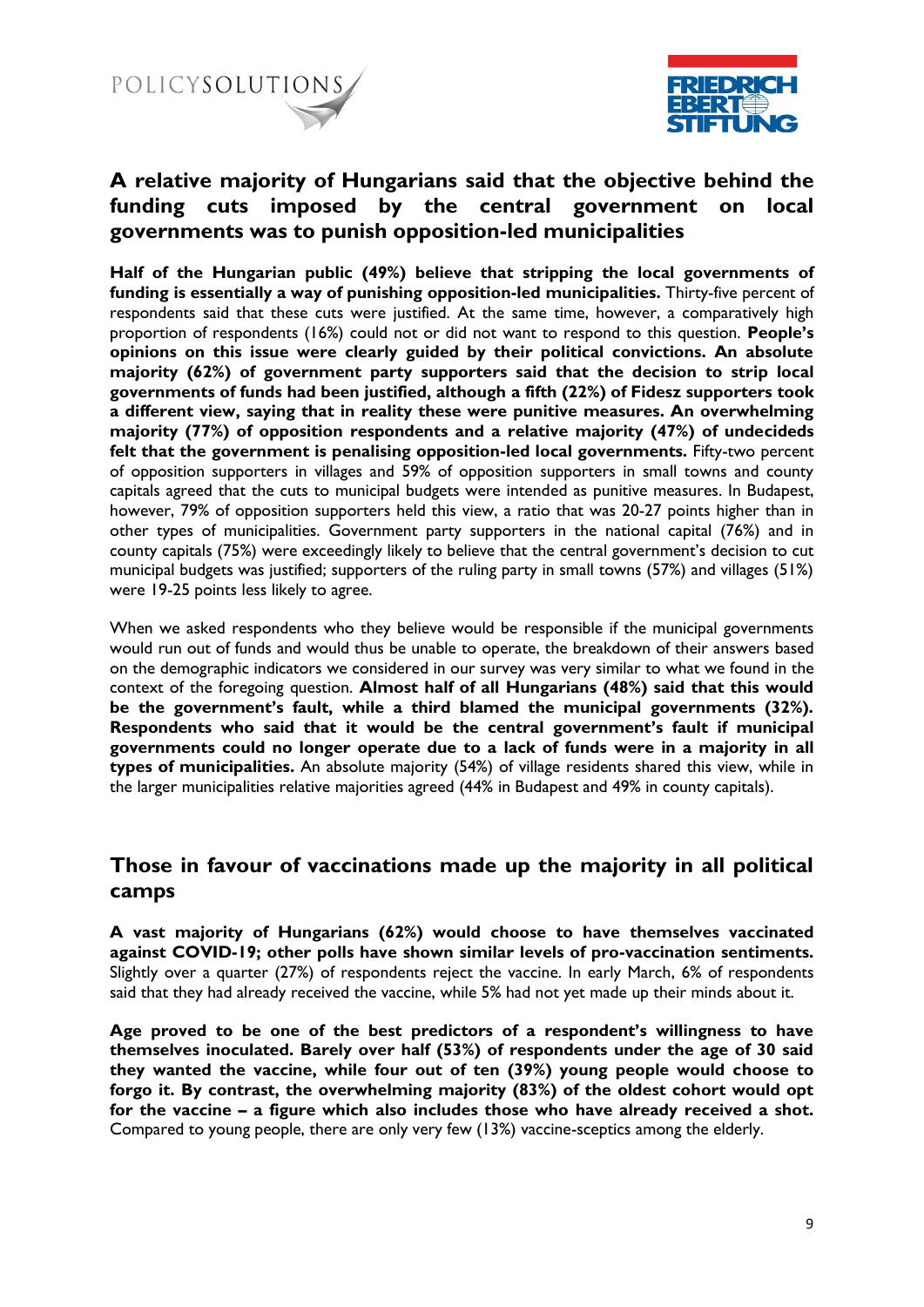

 **Looking at the various political camps, it is readily apparent that those in favour of the vaccination make up a majority in every group.** Nevertheless, despite the prevailing provaccination sentiment across the aisle, there are major differences between the various groups in terms of how pervasive this sentiment is. One year into the pandemic, seventy-one percent of government party supporters said that they want to have themselves vaccinated, while among opposition voters this ratio was 59% and among undecideds it was 55%. **The average willingness to get vaccinated was highest (66%) in Budapest,** followed by the residents of villages (63%) and small towns (60%). The willingness to get vaccinated was especially high in Budapest considering that respondents there were also most likely to say that they are certain that they want the shot (38%, a ratio that was 12-13 points higher than the rate of affirmative responses to the same question in small towns).

It is unequivocally apparent that the vaccines developed in Europe and the US are more widely accepted by the Hungarian public. **Nearly two-thirds (65%) of respondents would accept at least one of the Western vaccines. Acceptance of the Russian and Chinese vaccines lags somewhat behind, although nearly half (49%) of all Hungarians would take these, too, if no Western alternative were available. There was only a small divide between the Fidesz and the opposition camps with respect to European/American vaccines, but undecided voters were far more distrustful of Western vaccines, too. Seventy-one percent of government party supporters and 67% of opposition voters would have themselves vaccinated with a Western vaccine, while only 56% of undecideds shared this view.** On the whole, respondents evinced a lower level of trust in the Chinese and Russian vaccines, however. An absolute majority of opposition voters (51%) reject the Chinese vaccine; only four out of ten opposition supporters would have themselves vaccinated with it. A large majority (62%) of government party respondents said that they would take the Chinese vaccine, but as compared to the Western vaccines, even some government party supporters appeared sceptical of the Chinese shots: the acceptance of the Chinese vaccine was 9 points lower among Fidesz voters than the willingness to take Western inoculations. The levels of acceptance concerning the Russian vaccine were very similar to that of the Chinese vaccine. Sixty-two percent of government party supporters would accept the Sputnik V vaccine if nothing else was available, while 27% would reject it. By contrast, only 40% of opposition supporters would accept the Russian vaccine while 51% would reject it. Among undecided voters, the Russian vaccine proved a few points more popular than the Chinese – 46% would accept it while 39% would refuse it. Seventy percent of those over the age of 60 would take one of the Western vaccines, while 59% said they would be willing to take either the Chinese or the Russian vaccine if nothing else was available. By contrast, 60% of those under 30 would consent to be inoculated with a Western vaccine, while only 42% would say "yes" to the Chinese vaccine and 41% would make do with the Russian version.

#### **The majority of Hungarians do not believe in the conspiracy theories concerning COVID-19**

In the final section of our survey we asked respondents how much they believe in the various conspiracy theories about COVID-19 and the vaccines. We asked them to indicate on a scale from 1 to 10 in how far they agree with brief statements that summarise some widespread conspiracy theories.

**The majority of Hungarians either do not tend to believe or do not at all believe in the conspiracy theories we listed. Nevertheless, some of the theories were seen as true by a remarkably high proportion of respondents. Among these theories is the one claiming that China deliberately let the virus loose on the world to seize on the opportunity and become the leading global power.** This claim received an average score of 4.6, and **only a slight majority (52%) of respondents rejected the theory.** Seven percent agreed fully, while 27%